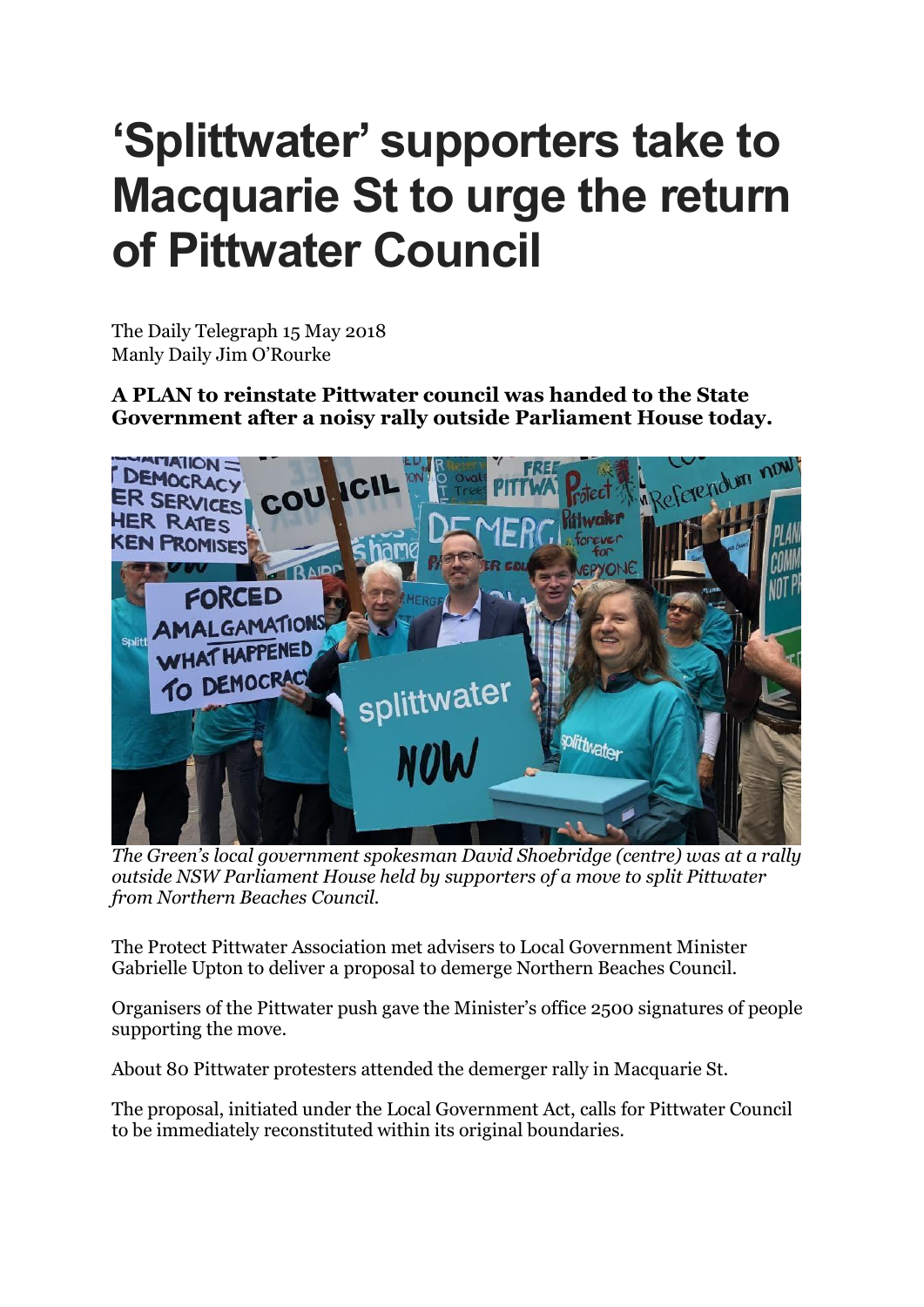Association president Bob Grace said the rally was organised to coincide with the first sitting day of Parliament after the second anniversary of the northern beaches' council amalgamation.



*The rally called on the State Government to reinstate Pittwater Council.*

About 50 of the protesters travelled to the rally on a chartered "people's bus".

"We will not let the government forget its betrayal of the people when it broke its promise of 'no forced amalgamations' on May 12, 2016," Mr Grace, a former Pittwater councillor, said.

Before the meeting with the Minister's advisers, the bring back Pittwater Council supporters, many wearing "Splittwater" T-shirts, protested on Macquarie St, calling on Premier Gladys Berejiklian to step in and demerge the council.

NSW MPs, including Labor's local government spokesman Peter Primrose, the Greens David Shoebridge and Rev. Fred Nile spoke at the hour-long rally.

Mayor Michael Regan has said Pittwater residents would benefit from the council merger with more spending on infrastructure flowing into their area.

Ms Upton's office said there were no plans to demerge the council.

[https://www.dailytelegraph.com.au/newslocal/manly-daily/splittwater-supporters](https://www.dailytelegraph.com.au/newslocal/manly-daily/splittwater-supporters-take-to-macquarie-st-to-urge-the-return-of-pittwater-council/news-story/08911c1bf104308eed2d43e0d056abb1)[take-to-macquarie-st-to-urge-the-return-of-pittwater-council/news](https://www.dailytelegraph.com.au/newslocal/manly-daily/splittwater-supporters-take-to-macquarie-st-to-urge-the-return-of-pittwater-council/news-story/08911c1bf104308eed2d43e0d056abb1)[story/08911c1bf104308eed2d43e0d056abb1](https://www.dailytelegraph.com.au/newslocal/manly-daily/splittwater-supporters-take-to-macquarie-st-to-urge-the-return-of-pittwater-council/news-story/08911c1bf104308eed2d43e0d056abb1)